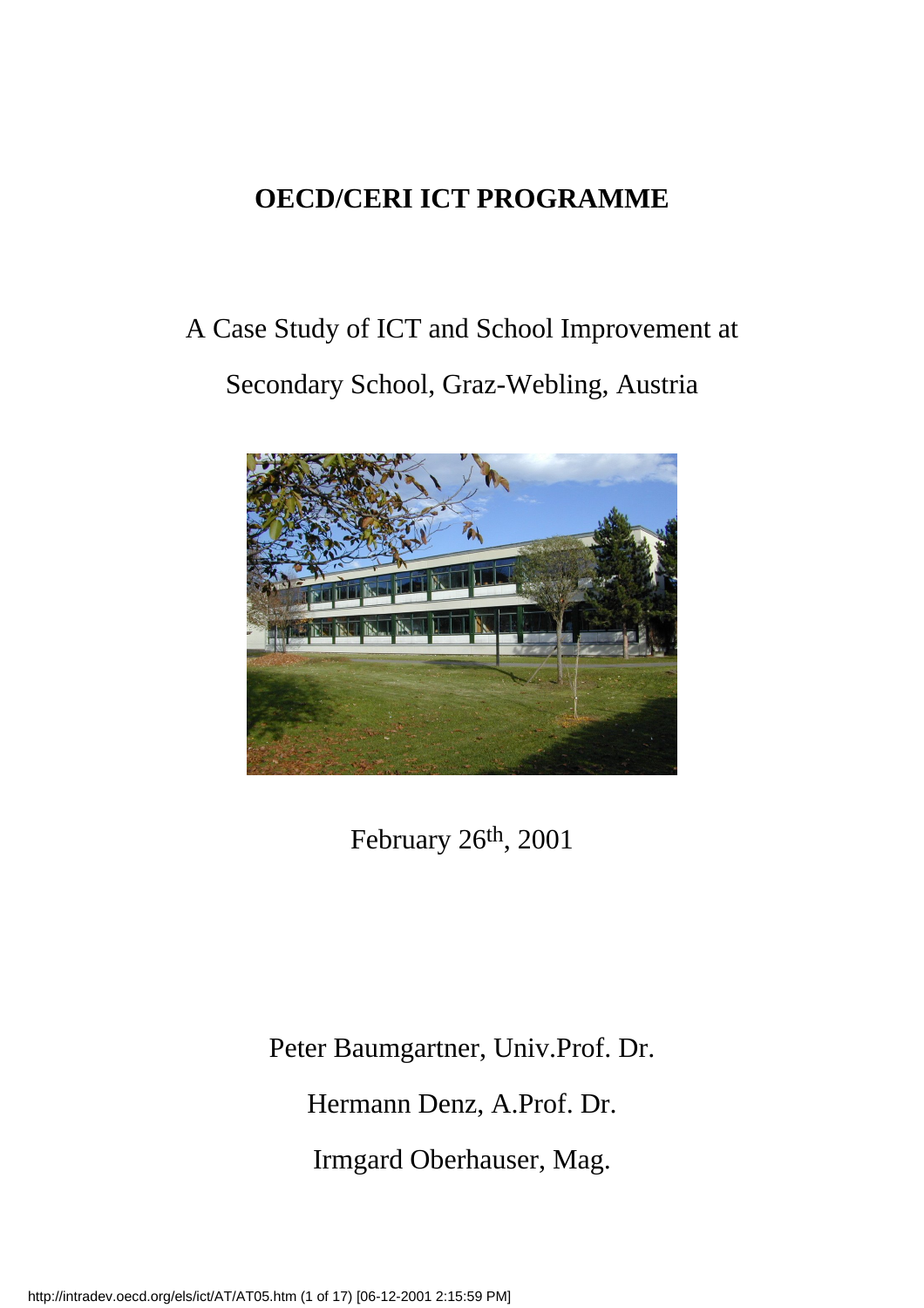#### Kurt Hoffmann, Mag. Ing.

#### University of Innsbruck Austria

**Table of Contents**

### **Overview of the present**

Webling secondary school is a school site located in the southwest of Graz, the capital of Styria. Graz is the second largest town in Austria with about 240.000 inhabitants. Graz is also famous for its urban features and its culture. But there is also important industry which is located in the nearby surroundings.

The school site itself is located in a suburban district. The social-economic status of the parents is mixed. Only a few parents have graduates in university. The percentage of foreigners is low. This type of school can only be found in Styria. The present school site was designed and established by the staff of Webling secondary school after an agreement with the authorities. Sometimes RS Webling had been called a "private school" with an autonomous status. But the financial resources has come from the government all the time.

The development of this type of school is finished at the moment. But the development and improvement of the installed ICT will go on.

The main characteristics of the school site are:

- six instead of four grades the students have to complete
- some opportunities for the students to get familiar with professions, especially professions taken up by skilled workers
- the students can either take up a profession after the end of school or continue their education

A detailed overview of this type of school is given in the following report.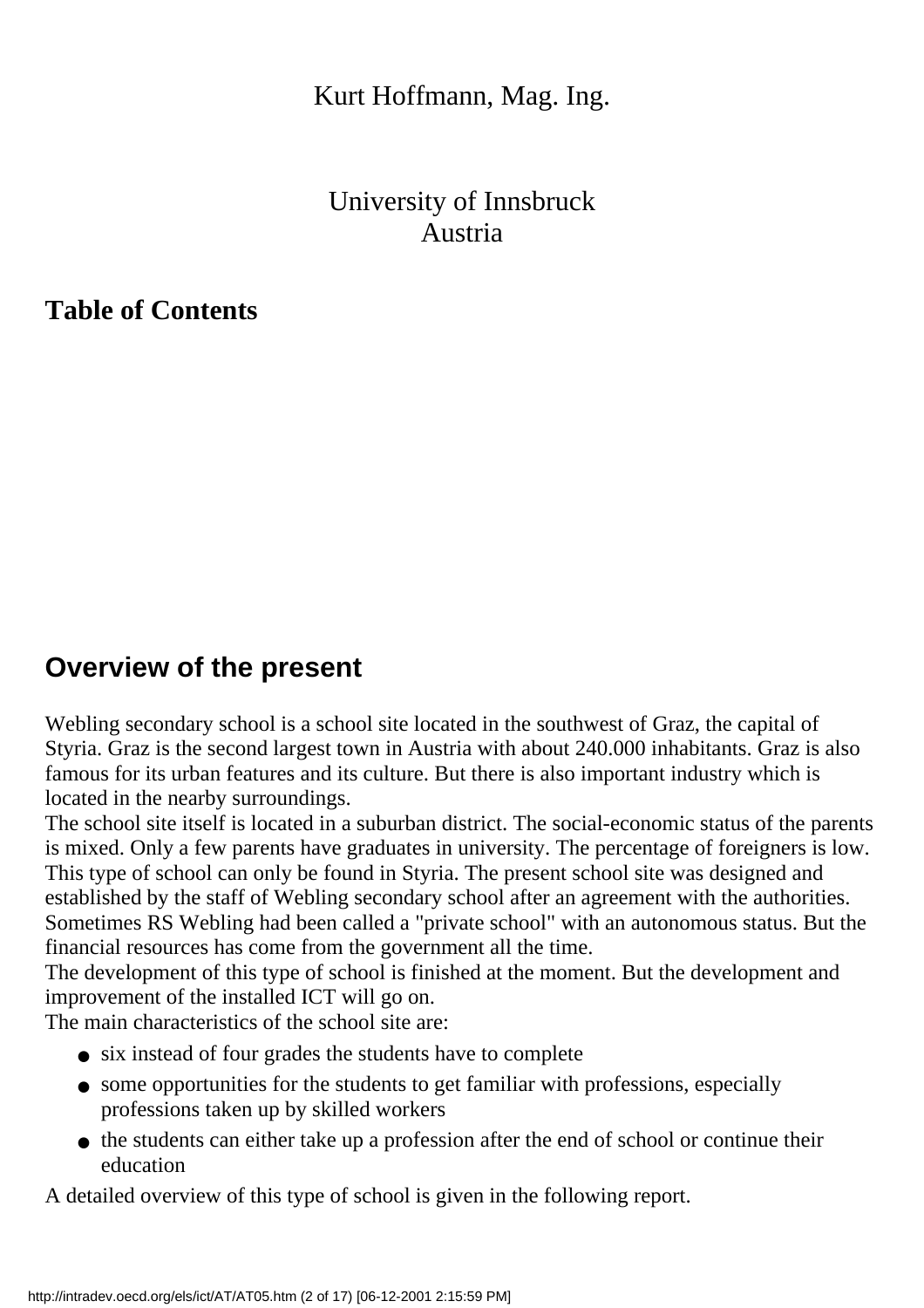### **Overview of the past**

The beginning of the reform process was the idea of changing the secondary school into a new type of secondary school. At that time ICT was implemented, but at a very low level. The development of the new type of school forced the developing team to include ICT to guarantee the best possible education in regard to the future profession of the students. The problems of the reform process were related to its contents, whereas the problems causes by the implementation of ICT were rather due to a lack of financial resources and the implementation team had little time to go ahead with it. The greater part of the staff did not take part in this process. And ICT-use in lessons is still not a normal procedure for the whole staff. Even nowadays a part of the staff is not familiar with this new technology.

## **Projection to the future**

When ICT is part of a process it is not possible not to take part in the future development. The incredible speed of innovation in the field of ICT does not permit anyone to be idle. Therefore the main efforts including ICT at the moment are concerned with completing the system at the school site. The next step will be to update hard- and software in convenient intervals. To read about detailed investments please look at chapter "ICT infrastructure".

## **Conclusion about key hypothesis**

# **Hypothesis 1**

*Technology is a strong catalyst for educational reform, especially when the World Wide Web is involved. The rival hypothesis is that where true reform is found, technology served only as an additional resource and not as a catalyst, that the forces that drove the reform also drove the application of technology to specific educational problems.*

The analysis of the collected data indicates that hypothesis 1 can be verified by and large (just as in other IT schools). In the case of RS Webling the beginning point of the educational reform was the idea of the earlier principal to change his school site from a normal secondary school to a secondary school with six grades. The strong orientation towards requirements set up by future employers made it necessary to integrate information- and communication technologies at the same time. Before changing the type of school, the focus of RS Webling was technical works and creative drawing applied to crafts. Extending this focus would probably also have been the catalyst for a reform. Therefore in this case ICT has been one catalyst together with the intention of the staff to create and implement a new type of school. The goal behind the reform was to attain a type of school, which would prepare the students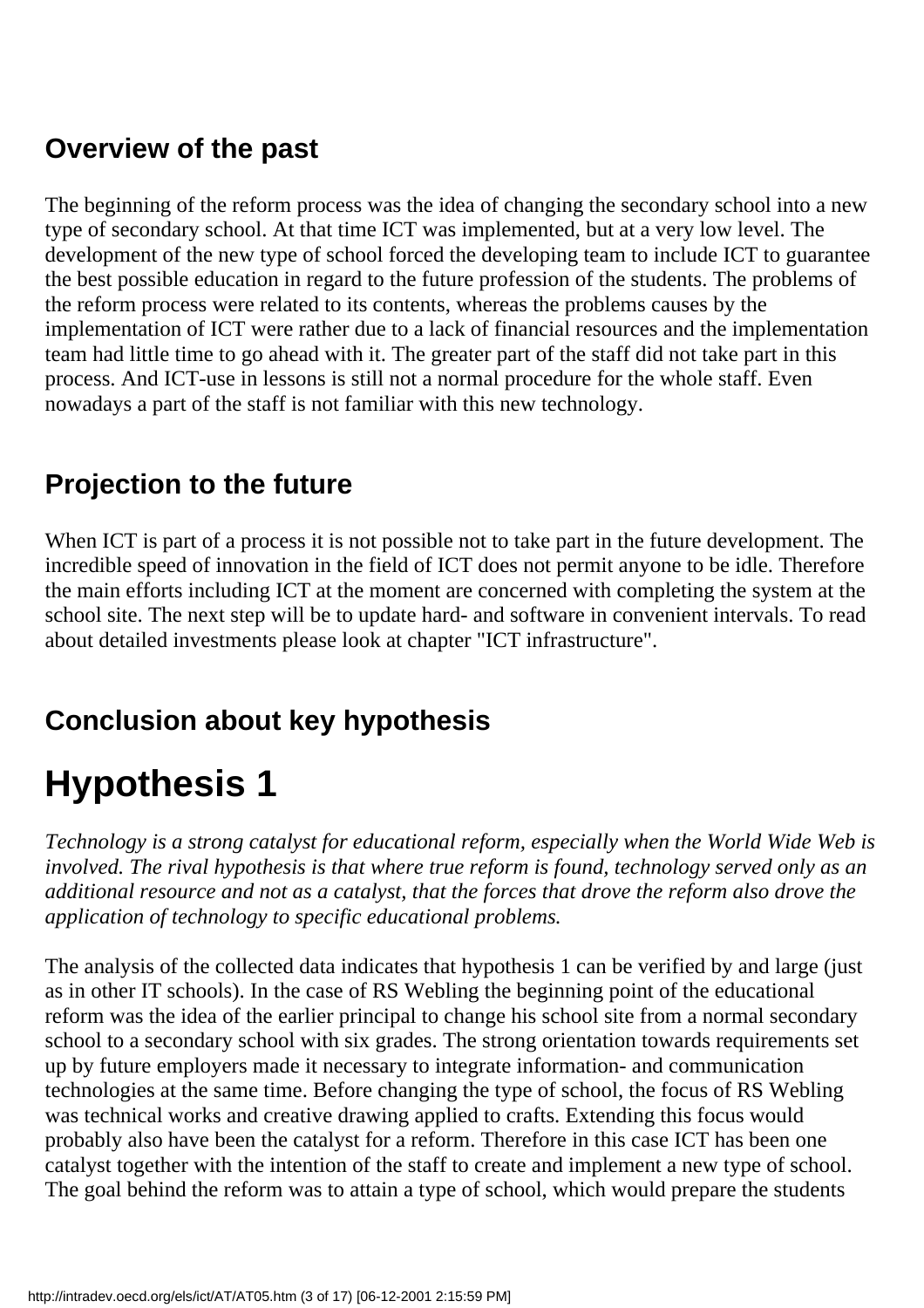more efficiently for their first step into any profession than normal secondary schools would do. Teachers expected that confronting students with needs of future jobs at an earlier moment, the students would achieve deeper knowledge about what s going on in real business life. The use of ICT in this context is one of the basic components for creating this type of school.

# **Hypothesis 2**

*The diffusion of the reform (and therefore of ICT) followed the traditional diffusion pattern for reforms and innovations, as outlined by Rogers (1995). The rival hypothesis is that technology functions differently from traditional innovations and reforms and that therefore different diffusion patterns occur.*

Even in this case the diffusion of the organizational change followed the traditional diffusion pattern. ICT was one of the components of the changing process but it was not the driving force of the change at the start (just as in other IT schools). One of the first steps of some teachers interested in ICT was to get the qualifications for implementing and educating ICT at RS Webling by passing the examination for information science at the pedagogical academy. With the help of the parents' association, the first equipment for RS Webling was bought and installed. Later on even the school authorities supported the implementation of ICT.

As a special diffusion pattern the early involvement of RS Webling into the technology of the internet can be mentioned. RS Webling was the first school in Austria in 1993 to have their own Web page. This early involvement with new technology lead to special knowledge among teachers and students and enabled them to win several prices in specific competitions (for further details please visit the web site of the school, described under "characteristics of the school").

# **Hypothesis 3**

*Successful implementation of ICT depends mostly upon the technological infrastructure and student ICT competence rather than upon staff competence in the integration of ICT into instruction. The rival hypothesis is that teachers mediate such applications when they are successful, and that their academic value relates positively to teacher competence.*

In fact, the rival hypothesis can be observed with the situation regarding the use of ICT just as in other IT schools. As figured out in hypothesis 2, a group of teachers had to get prepared for dealing with ICT. In case of RS Webling the group of teachers had to choose and install the required equipment by themselves.

Generally spoken, teachers of RS Webling confirmed, the more the staff is familiar and comfortable with using ICT, the more they will use ICT both for preparing their teaching and for their actual teaching. Without the necessary technical knowledge of the teaching staff the mediation of applications cannot be successful (just as in other IT schools). Moreover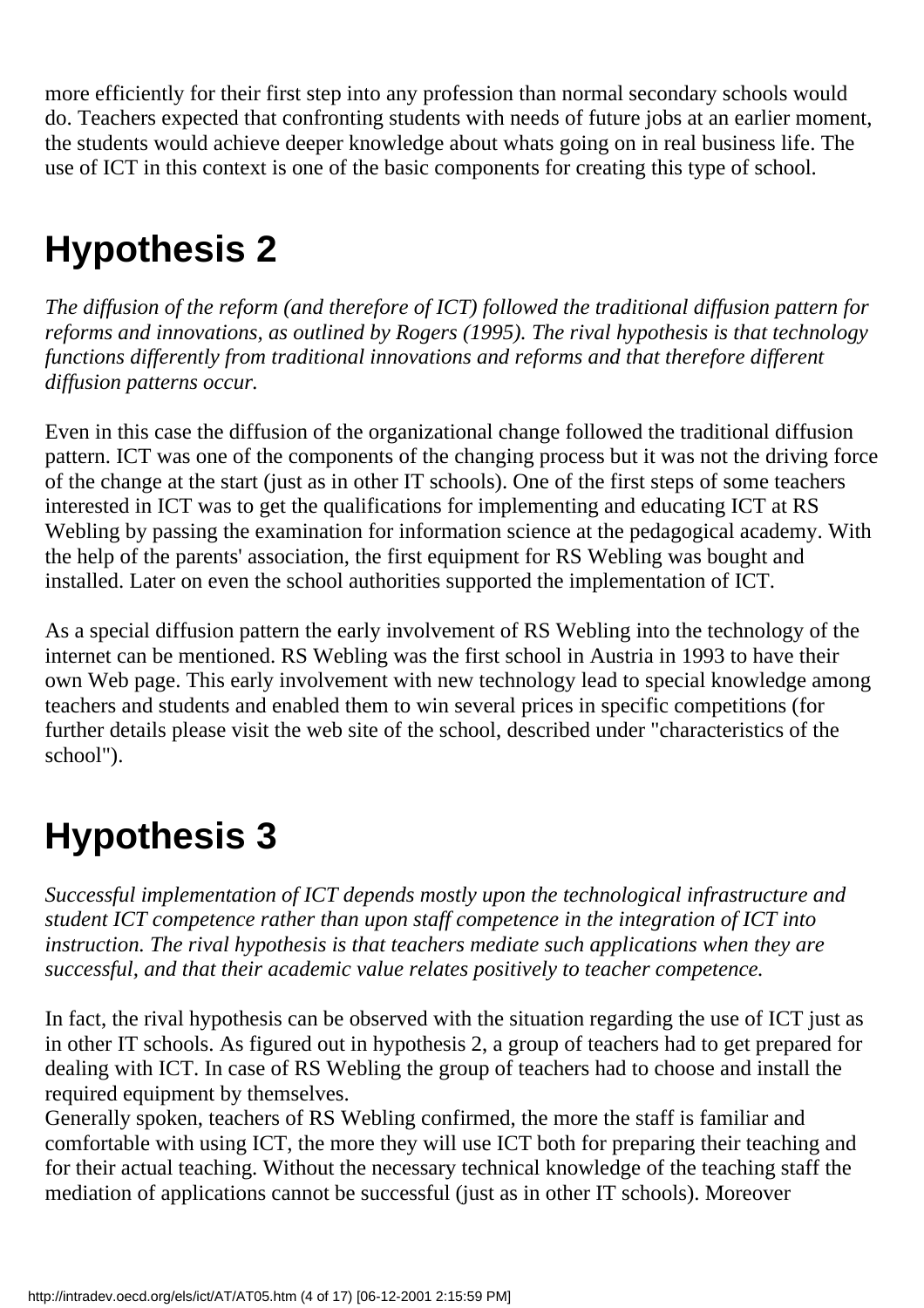professional development plays a very important role. Due to the very strong involvement of the IT specialists in any questions of ICT this staff also organized internal further education for the rest of the teachers, and this was about the only organized educational training the staff got in this field. Only in exceptional cases the courses of the pedagogical institute (PI) were attended. Most of the staff, apart from the teachers of ICT, got their knowledge about ICT by internal training, asking colleagues or learning by doing, driven by their own interest.

The teachers imparting special ICT skills to the students are all qualified teachers for information science and therefore well trained. Besides these special lessons, at RS Webling ICT is also used in other classes e.g. languages or mathematics . The above mentioned internal training was offered especially to this group of teachers, who are normally not so comfortable with using ICT for teaching purposes.

As in other IT schools the main fear of many teachers was that the students could have more technical expertise than themselves. A further change must take place a change in their own view. In this case teamwork is the magic word. Students and teachers have to constitute a team and then the process of learning can take place based on partnership.

# **Hypothesis 4**

*Gaps in performance between high and low poverty students will be enlarged rather than diminished where all students have equal access to ICT. The rival hypothesis is that equal access to ICT will lead to high poverty students closing the gap with low poverty students.*

The analysis of the collected data shows nearly the same result as the survey in other schools. In the case of equal access to ICT the performance of the students depends on their personal interest and involvement. On the one hand, equal access to ICT can be guaranteed during the lessons, but on the other hand the same cannot be guaranteed at home where students may use ICT for their homework or other practical work which may have to be done, especially up to the fourth class. Therefore the teachers try to create a balance between students with computer access at home and those who have no access by educating them in teams, where the better ones help the less skilled students.

# **Hypothesis 5**

*Successful implementation of ICT will lead to the same or higher academic standards in spite of the low quality of many ICT materials. Academic standards are a function of teacher and school expectations and not of the standards of textbooks, ICT materials, and the like. The alternative hypothesis is that ICT use will lead to a lowering of academic standards as students spend more time on marginally beneficial searches and in browsing poor quality Web and courseware content.*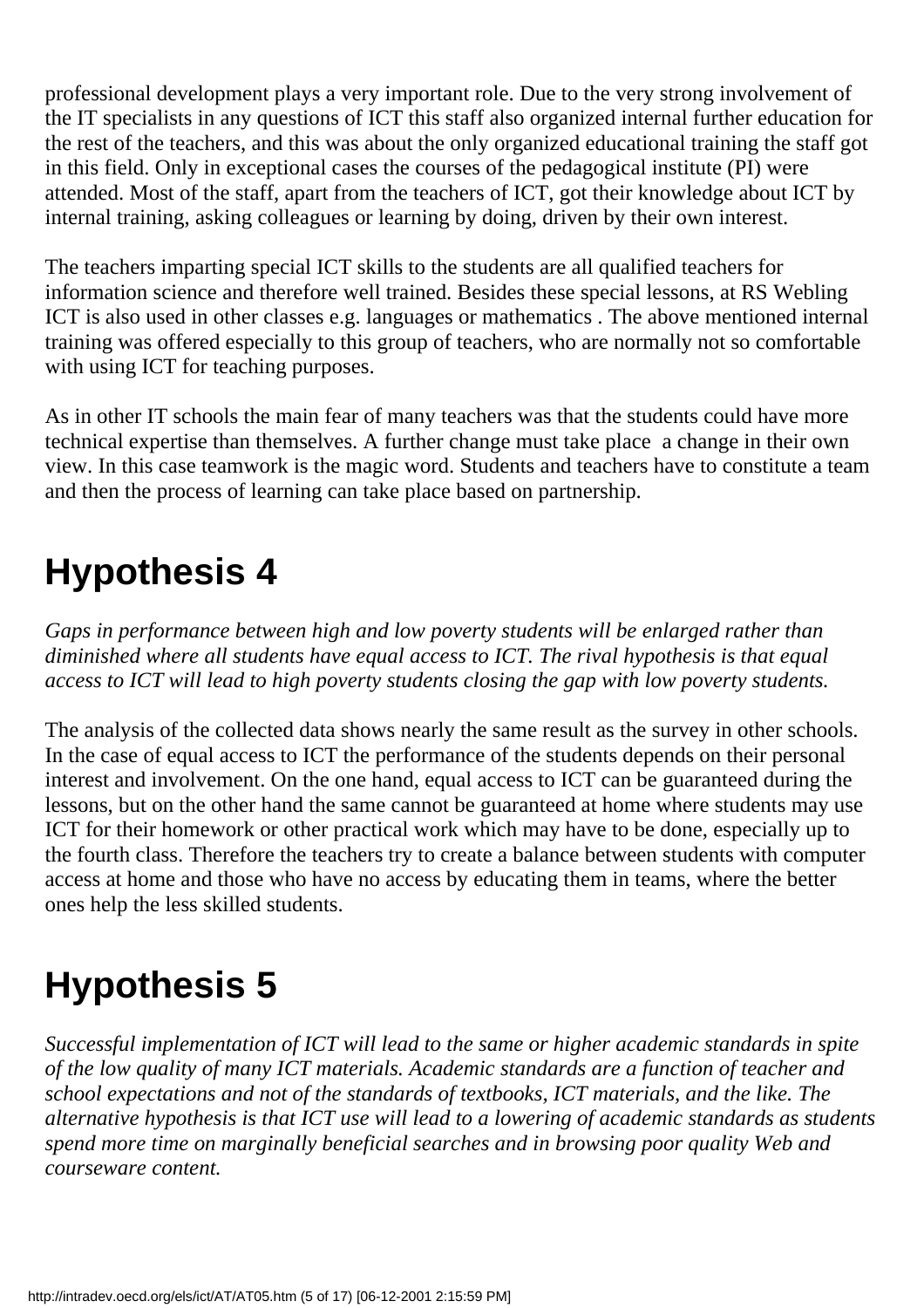In fact academic standards are a result of both the teachers' and schools' expectations (just as in other IT schools). The teachers decide which teaching material will be used during the lessons. The task of the teachers is to select the material, which is beneficial for the students. If the teachers make a selection of the profitable ICT-teaching materials then ICT will not lead to a lowering of academic standards. At Webling secondary school the budget for ICT materials like learning software on CD-ROM s is not very high. So the purchased material must be carefully chosen, especially as there might be a lot of material with low academic standard.

The mostly used ICT source is the Web. However, if the teachers allow their students to browse in the Web without any restrictions and without any selection of special web sites then one expects too much from students. The students are not able to understand all kind of information, which they find in the Web.

In contrast to the other school sites included in this study, the students are of a higher age. Students between 14 and 16 years are already able to differentiate between profitable and useless information they get from the web. The teachers of this age group try to teach their students how to compare several sources of information from the web and to assess the accuracy of this information. The students are even taught to use several sources, i.e. different web sites.

| Haupt- und Realschule Graz-Webling                                                                                                                         |
|------------------------------------------------------------------------------------------------------------------------------------------------------------|
| A-8053 Graz, Unterer Bründlweg 19                                                                                                                          |
| +43-316/283563                                                                                                                                             |
| http://www.rs-graz.asn-graz.ac.at/                                                                                                                         |
| rs-graz@rs-graz.asn-graz.ac.at                                                                                                                             |
| $\text{direction@rs-graz.}$ asn-graz.ac.at                                                                                                                 |
| webmaster@rs-graz.asn-graz.ac.at                                                                                                                           |
| Principal: Mrs. Veronika Luidolt                                                                                                                           |
| 11 classes                                                                                                                                                 |
| 262                                                                                                                                                        |
| 26                                                                                                                                                         |
| Secondary school for students between 10-16 years                                                                                                          |
| <b>Characteristics of school autonomy:</b>                                                                                                                 |
| "Realschule" with six classes ending with a final<br>examination "mittlere Reife", education especially for<br>students who like to become skilled workers |
|                                                                                                                                                            |

### **Characteristics of the school**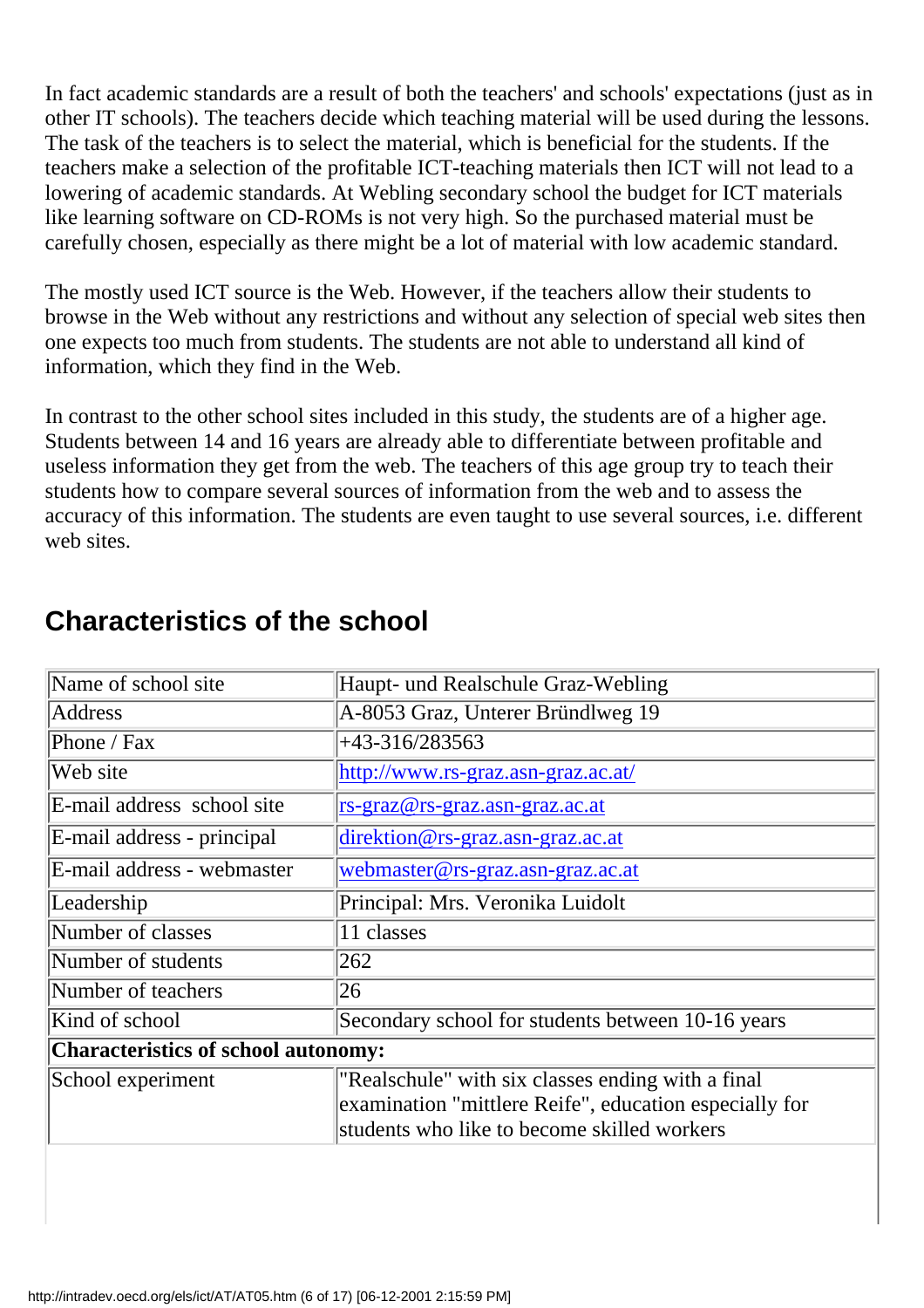| <b>Extraordinary features</b>        | Information and communication technologies:<br>IT is taught in all six years for two lessons a week. From the<br>fifth class on special features are offered to the students in<br>order to give them a qualified education for further jobs: |  |  |  |  |
|--------------------------------------|-----------------------------------------------------------------------------------------------------------------------------------------------------------------------------------------------------------------------------------------------|--|--|--|--|
|                                      | - commercial economical studies                                                                                                                                                                                                               |  |  |  |  |
|                                      | - technical studies                                                                                                                                                                                                                           |  |  |  |  |
|                                      | - social and human studies                                                                                                                                                                                                                    |  |  |  |  |
|                                      | - applied information and communication technologies                                                                                                                                                                                          |  |  |  |  |
|                                      | Participation in projects like:                                                                                                                                                                                                               |  |  |  |  |
|                                      | - Comenius project                                                                                                                                                                                                                            |  |  |  |  |
|                                      | - EU-project within "cyberschool"                                                                                                                                                                                                             |  |  |  |  |
|                                      | - museum online                                                                                                                                                                                                                               |  |  |  |  |
|                                      | and more                                                                                                                                                                                                                                      |  |  |  |  |
| Special features of the school site: |                                                                                                                                                                                                                                               |  |  |  |  |
| 3 Computer Labs                      | $ 41 \text{ PC s}, 1 \text{ Web-server}, \text{Win95} + \text{Win2000}, \text{Office 97} +$                                                                                                                                                   |  |  |  |  |
|                                      | 2000; several software packages                                                                                                                                                                                                               |  |  |  |  |
|                                      | 2 laser printers, 3 inkjet-printers, 1 scanner, 1 digital camera,                                                                                                                                                                             |  |  |  |  |
|                                      | 1 Web-cam                                                                                                                                                                                                                                     |  |  |  |  |
| Internet connection                  | standing wire connection to the Web                                                                                                                                                                                                           |  |  |  |  |
| Sport and playing fields             | soccer, basket ball, athletics                                                                                                                                                                                                                |  |  |  |  |

### **Evaluation of change**

# **Diffusion patterns**

The idea to create a new type of school arose in a discussion between the earlier principal with leading business people who complained about the poor qualifications any secondary school would provide for its students what their skills as future skilled workers were concerned. This discussion confirmed the principal in his idea to change the organization of his school together with his teachers. At last a team of teachers from different school types designed the model of a new secondary school, called Realschule, with the goal to give students a better start into professional life.

A small group of teachers watched the fast development in the field of information science and its use in industry. These teachers suggested to establish the application of information and communication technologies as a main focus of the curriculum for the new school model. They believed that ICT knowledge is one of the key qualification of skilled workers of the future.

Supported by the principal this small group of teachers first improved their knowledge about information science and ICT by passing examinations at the pedagogical academy. There they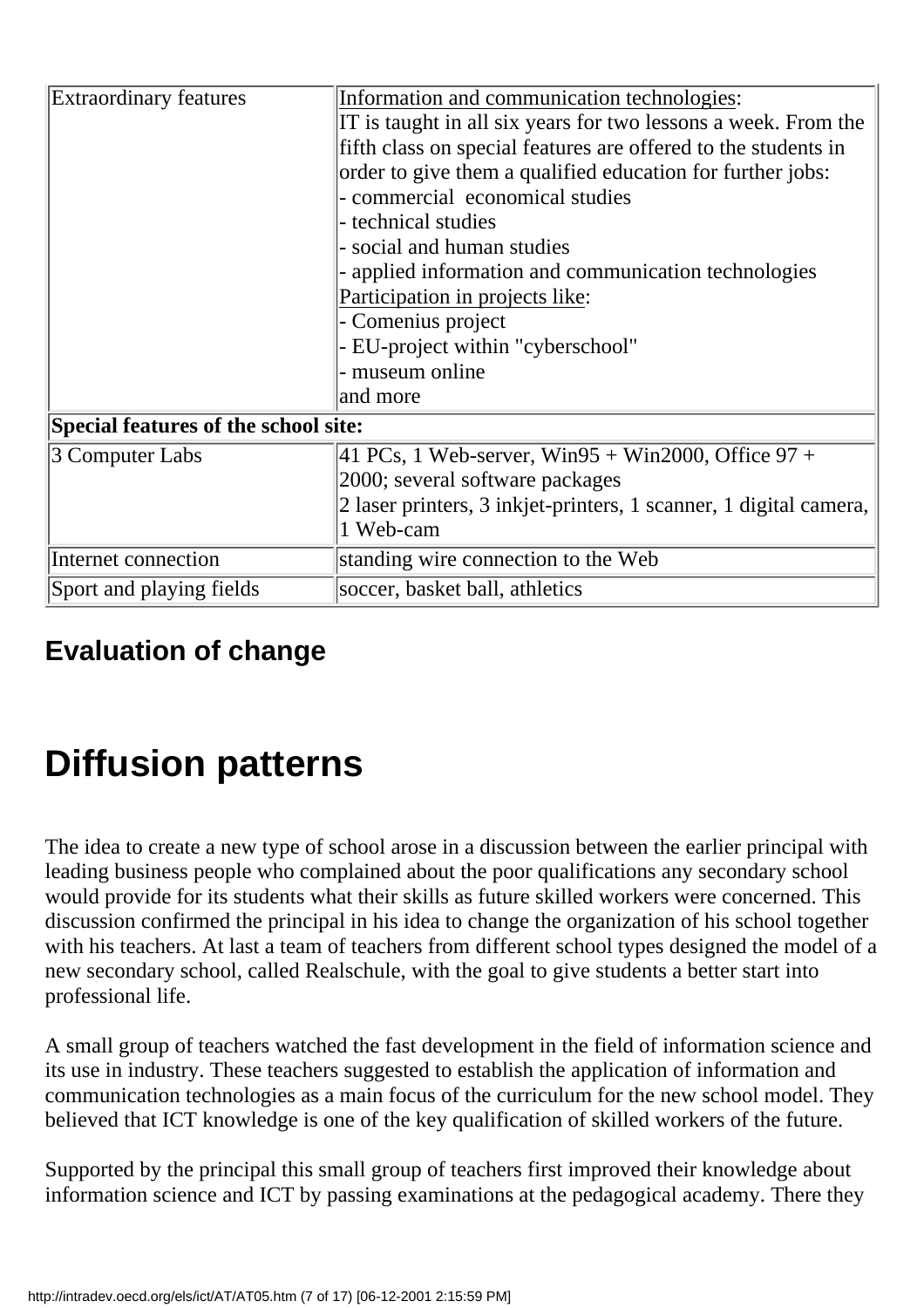got the basic information for planning and setting up the first equipment for their school. With financial support by the parents' association, at first five computers were bought and installed by the teachers themselves. Earning money by teaching courses in information science for the Volkshochschule (i.e. open university) and winning prices in competitions for schools provided them with the necessary means for buying more computers.

When the amount of computers had increased at Webling secondary school, students did not only use the computer in specific ICT lessons, but they also got further access to computers in other subjects apart from information science.

Up to now it has been almost always the same group of teachers who have kept the ICT-system running. Especially two teachers have become IT specialists and organized expansion, support and internal further education for the staff. Its mainly their credit that ICT is running at Webling secondary school.

# **Staff development & involvement**

In no other subject the need for fundamental knowledge is as high as in information science. The number of children using computers at home is increasing and at the same time their age decreases. Its almost normal for children at the age of three or four years to play on the computers of their parents, if there is one at home. This means a very early contact with this medium.

On the other hand, teachers with no ICT experience so far are forced, also by the authorities, to get that till the end of 2002. They meet children who are not afraid to deal with ICT. The education of students will change from teaching into a kind of working together in an atmosphere of partnership.

What kind of further education can teachers acquire?

At Webling secondary school the team who teaches ICT skills directly is well trained by the standards of the teaching profession. This team is automatically trained by their daily involvement in ICT use at the school site together with solving any occurring problems. This team consists of four or five people, the IT specialists included.

Usually further education for teachers using ICT in addition to their usual classes consists of taking part in internal trainings, organized by the two IT specialists. Apart from introducing all the innovations of the schools' equipment training these specialists offer courses to examine the ECDL. Further training courses are also offered at the PI (pedagogical institute) or VHS (open university), but the staff does not very often take part in them because very often neither contents nor schedule meet the requirements.

It is not possible to attend any other IT courses offered as there is no money reserved in the school budget for such purposes. The financial resources are negligible if we look at the needs and wish of both the staff members and students to use ICT effectively at their school site.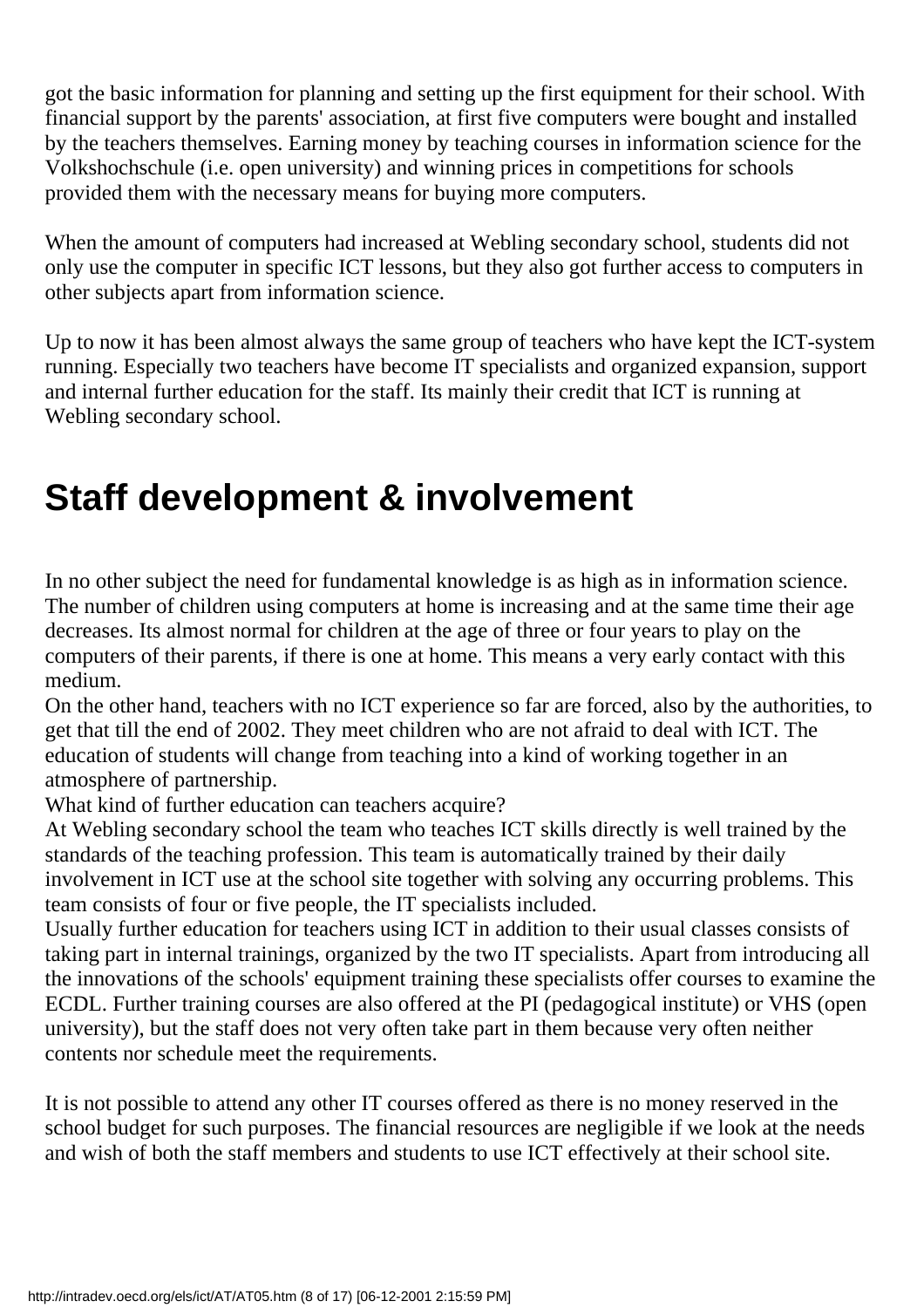# **Role of leadership**

AT Webling secondary school the same pattern can be seen as in other IT schools, where a small team of teachers occupied themselves with the development in the field of computer technologies. The beginning of the development started at a time, where Webling secondary school was a normal secondary school for children from 10 14 years. The team of teachers thought about integrating information technologies into the school curriculum at the end of the 80s. A small computer net of five computers was established first, sponsored by the parents' association. The experiences with this experiment were discussed with the principal and the staff at that time. A few years later the change of this secondary school into new type of secondary school started. Now nearly the whole staff stood behind the development of this focus and supported the team laying in mind the connection between both trends. The personal commitment of the IT team led to an additional income for the school site by educating adults in the evening or winning prices in competitions for schools. This team has been responsible for the implementation and development of ICT at Webling secondary school till now.

# **ICT-Reform Connections**

The chapter about the role of leadership showed the close connection between the development of the new type of secondary school and the implementation of ICT at RS Webling. Both trends can not be separated any more, because of the very strong orientation towards the future professional life of the students. Teachers of RS Webling secondary school mentioned in their interviews a 1:1 relationship.

#### **Outcomes**

# **ICT Infrastructure**

The following ICT infrastructure is situated at Webling secondary modern school:

1. Hardware

The computers of Webling secondary school are located in the following rooms: Three computer labs, conference room, principal s office and in the hall. A total number of 47 PCs are in use at the moment. The equipment of the PCs is shown in the following table: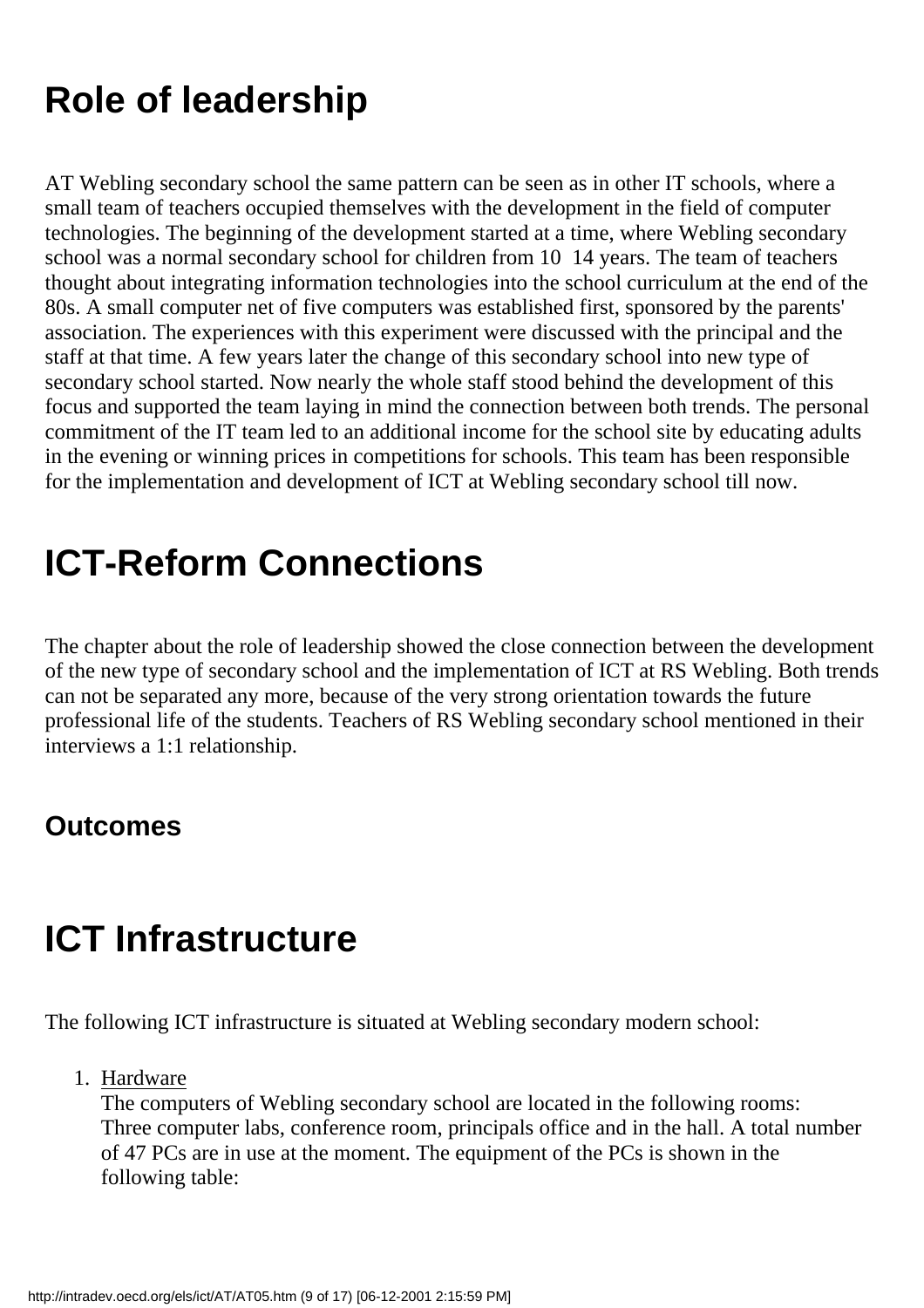| Location           |    | Number Equipment Equipment                                                                                         |
|--------------------|----|--------------------------------------------------------------------------------------------------------------------|
| Computer Lab 1     | 15 | Pentium III, 64 MB RAM, 700 MHz, CD-ROM, 17 Monitor<br>each, one PC is equipped with a CD-writer                   |
|                    |    | Pentium II, 64 MB RAM, 233 MHz, CD-ROM, CD-writer,<br>17 Monitor each                                              |
| Computer Lab 2     | 15 | Pentium II, 16 MB RAM, 150 MHz, 15 Monitor each, one PC<br>is equipped with a CD-ROM, another one with a ZIP-Drive |
| Computer Lab 3     | 11 | 486, 8-16 MB RAM, 66 MHz and less, 15 Monitor each, two<br>PC s are equipped with a CD-ROM                         |
| Principal s office |    | Pentium II, 16 MB RAM, 233 MHz, CD-ROM, ZIP-Drive,<br>17 Monitor                                                   |
| Conference room    |    | Pentium II, 16 MB RAM, 233 MHz, CD-ROM, 17 Monitor                                                                 |
| Hall               | 3  | $ 486, 8-16 \text{ MB RAM}, 66 \text{ MHz}$ and less, 15 Monitor, uses as<br>Internet terminals for students       |

Additional equipment: two laser printers, three inkjet-printers, one scanner, one digital camera and one Web cam.

Most of the PC s are multimedia ready and connected to the Internet. At the moment of the inquiry additional PCs (486, 16 MB RAM, 66 MHz and less, 15 Monitor each) were handed over by a sponsor but not yet installed. There are provisions for the installation of two equipments each in the eleven classrooms and five special rooms to make internet access possible on the spot.

#### 1. Software

Installed software: Windows 95 and Windows 2000, MS Office 97 and 2000, AutoCAD Light, MS FrontPage 98 and 2000, Visual Basic 6.0, MS Publisher, Corel Draw 4.0, Shareware for graphic applications.

Learning software for: Typing (shareware), Physics and Chemistry, Biology and Creative Work.

#### 1. Internet and Provider

Internet access is managed by a Linux Server (Pentium II, 166 MHz). The school site is equipped with a permanent connection to the Web. Webling secondary school has its own domain and is a member of several school networks, for example Webnetz Schulen or Schulweb-Ring.

Students have access to the Web during lessons or by using the three terminals installed in the hall. Free access to the Web in the labs outside the lessons is not permitted for students because of the legal supervision. In lessons calling up unwelcome web sites is prevented on one hand by the teachers present, on the other hand by locking the access to certain web sites, mainly of pornographic or violent contents.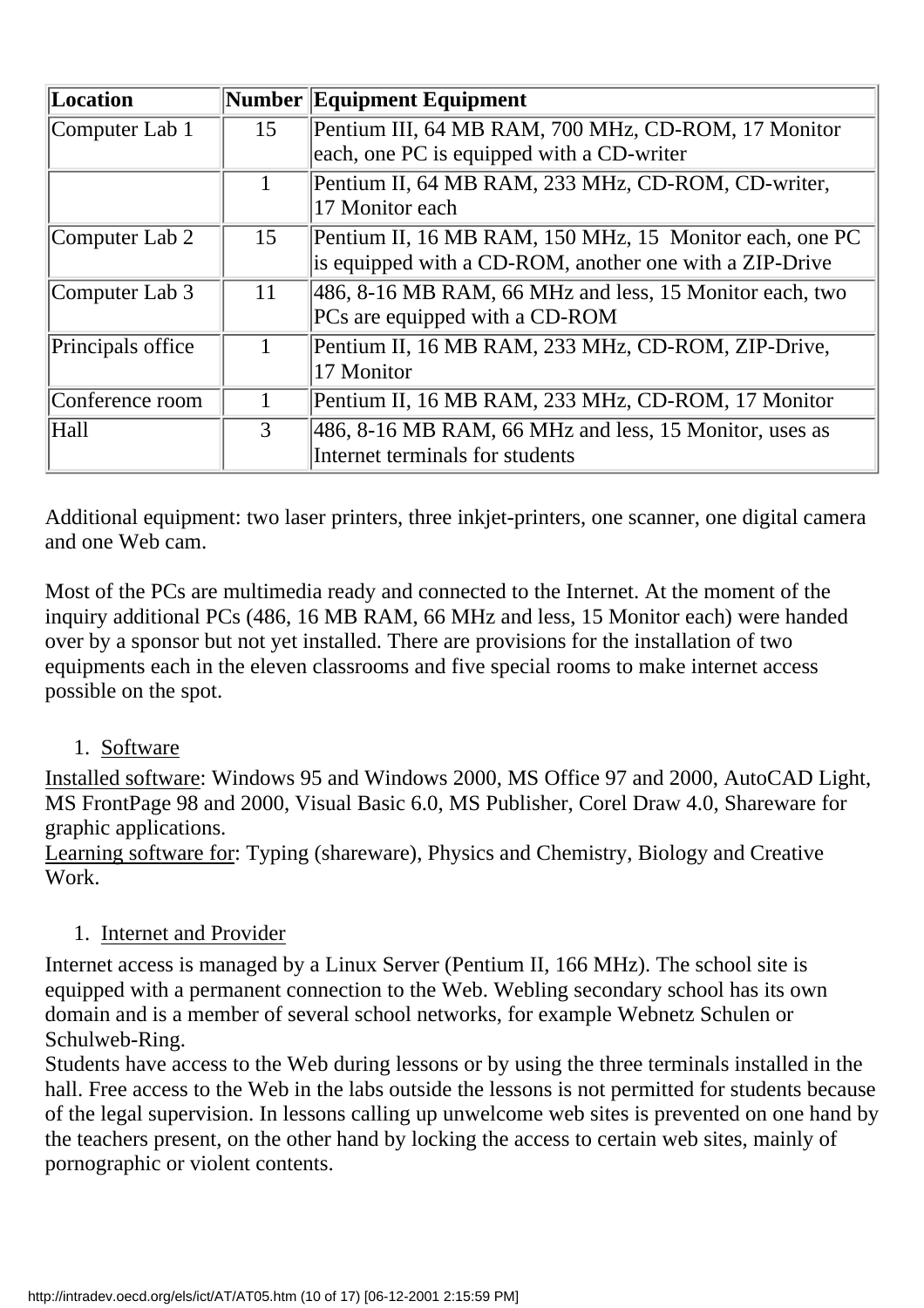#### 1. Support

Two teachers, called Kustoden, the IT specialists of the school, guarantee support for the teachers and are authorized to change or repair any hardware by themselves. Software support is even managed by them. By being involved in any bigger or smaller problems in using ICT at Webling secondary school, the two teachers got a wide knowledge of ICT. For the problems they cannot solve, they contact colleagues or their friends. When working with external companies rather more problems occurred and help was not often provided because of the special needs caused by ICT at a school.

The burden of the two IT specialists is enormous. Both are working as full time teachers. They are just paid for three hours a week for ICT support between the two of them. In order to improve support for teachers and hardware, at least more than half of their weekly teaching commitment would have to be changed into support hours at the school, where these specialists are the only responsible people for support.

#### E-mail 1.

Three official school e-mail accounts exist for this school site (see details on the chapter characteristics of the school). One for the principal, one for the webmaster of the school and an official e-mail account for the school. Each teacher at Webling secondary school has the opportunity to create his own web site and receive an official email account by request. Most of the staff is using this official account. But also free e-mail accounts or accounts from private providers are used. But this is not the same for students. They get a free e-mail account under the guidance of the IT teachers. A private e-mail account however is advantageous when they leave the school site, so they can keep their address.

#### 1. Use of ICT

Teachers and students use ICT for typing, for projects, spreadsheet analysis, word processing, preparing and giving presentations, programming (logo), creating and maintaining web pages, drawing pictures or diagrams and searching for information. Learning software is used in special subjects e.g. German, English, Physics, Biology or Creative Work.

#### 1. Future perspectives

One of the next steps to enlarge the ICT equipment of this school site is to invest in a Windows 2000 terminal server. This investment enables the users to handle the older PC s as clients, where the latest software releases can be used. The IT specialists hope to finish this enlargement till the end of 2000.

Another project is the implementation and networking of the sponsored computers into classrooms and special rooms. The ground for this project was prepared during vacation by laying the network wires to each room. After testing, repairing and configuring the sponsored PC s, installation and connection to the Web will be finished at the end of the school year 2000/2001. To practice the foreign languages, a language laboratory equipment will be established soon in one of the three computer labs.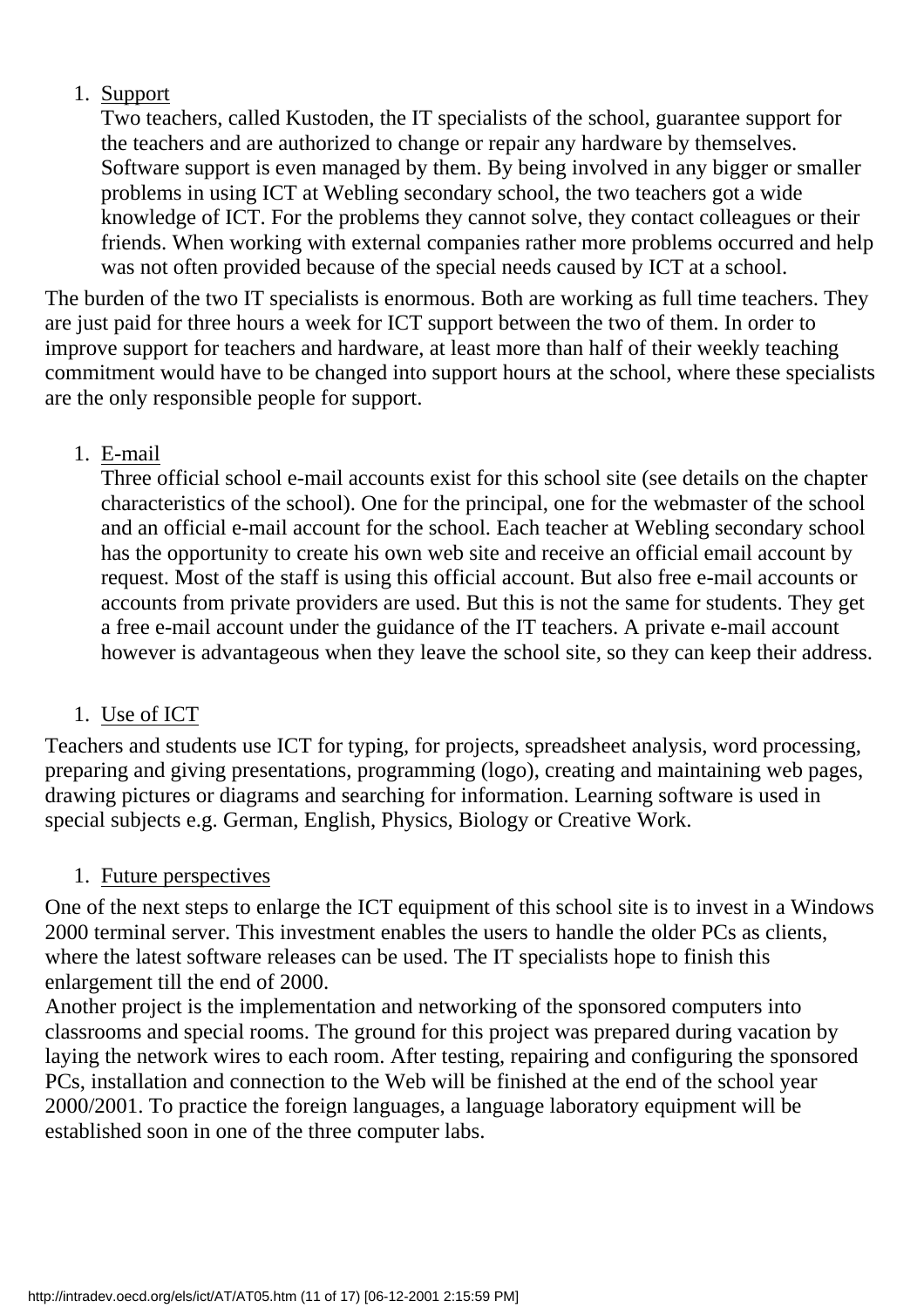# **Effectiveness**

One teacher commented during the interview on the situation of schools changing to intensive ICT-use: Mit der IKT bleibt kein Stein auf dem anderen, that means: With ICT there will be no stone left on top of the others. Huge changes for Webling secondary school have arisen since the first computers were installed. The changes do not only concern the staff. Even lessons and the schools' equipment had to be adapted. During these exciting years, no staff member asked for transfer to another school site because of ICT implementation. Newcomers were asked about their interest in ICT to guarantee integration without any difficulties.

What are the positive and negative aspects of ICT at Webling secondary school?

Positive aspects:

+ the possibilities of communication enlarged by e-mail

+ increased access to information

+ shyness of students to get in touch with ICT is decreasing, even if there is no access to ICT at home

+ ICT makes work much easier

+ receptiveness to schools abroad, other countries or data bases have increased by using the Web or

e-mail

Negative aspects:

- due to the access to ICT personal relations are reduced
- teachers have to receive a lot of the information students receive from the Web. Everybody believes the information gained from the Web is correct in the beginning.
- students are not supervised, especially at home, what they are doing with ICT. Web sites with unwelcome contents or games including violent scenes are called up.
- students spend a lot of time with ICT at home. Physical exercise declines to a minimum. Teachers of physical education watch a decreasing capacity of the students during the lessons.
- privacy is limited by ICT, when private data are sighted illegally or permanent response of people is expected (for example via mobile phone)

Besides these aspects, ICT also influences the social structure of the school. Only 4 teachers are involved intensively in ICT. They are responsible for imparting the main skills related to ICT. A very close relationship among them is the consequence. Another group of teachers have integrated ICT in their subjects like German, English, Biology and so on. They maintain a close relationship to the IT teachers to obtain information about news or help when problems arise. The last group consists of those teachers, who are not or have not yet been involved in ICT use on this school site. On the one hand, the reason could be, that there is no connection between ICT and their subject. On the other hand they may be afraid of using ICT together with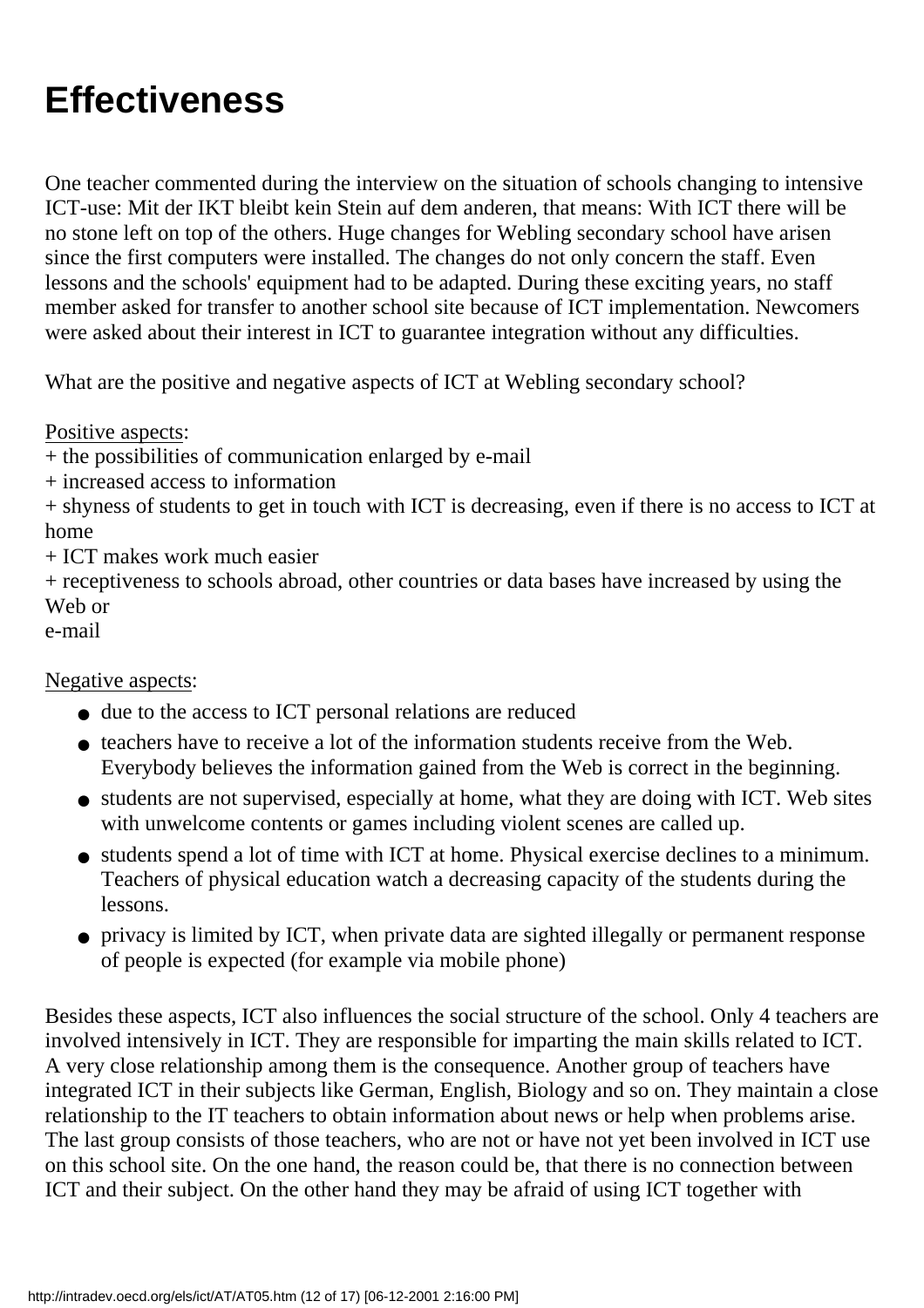students, because of the possible knowledge they might already have. If this group does not get familiar with ICT in the near future, the gap between this group and the rest of the teachers will increase and influence the structure in a negative way.

Another topic is the access to computer equipment at home, both for teachers and students. Teachers prepare their lessons most of the time at home. Intensive use of ICT when preparing lessons forces them to have a computer equipment at home. But in Austria no extra income is given to them to buy or maintain at home their private equipment they use for their jobs. Nevertheless, 80% of the teachers have some computer equipment at home. The number of students who have computers at home is about 40% and the share is increasing, the older the students are. Nearly every student from the fourth grade on has access to computer equipment at home. This is almost a necessity for them in order to do their studying.

# **Academic rigor**

ICT is an important part of the school program of Webling secondary school. The central idea of RS Webling is the best possible preparation for future professions. Skills in ICT harmonize closely with this idea. A better view of the important role of ICT shows the academic schedule of the fifth and sixth grade in Appendix C. This schedule also shows the total number of classes per week the students of the fifth and sixth grade attend. Together with the daily homework and the time spent on the computer at home for school the students feel like working up to 90 hours per week. Often they feel exhausted. The use of ICT during lessons depends on the classes the students attend. From first to third grade they have a weekly access on an average of 1 3 hours. The hours per week grow up from the fourth class on to a number of 4 10 classes. The block of information technologies takes up about 20 hours a week. What applications are used? Most of the time during the lessons students work with word processing, spread sheet, presentation software, graphic software, data bank programs, visual basic and word training. They are also taught about hardware configuration and operating systems like DOS or WINDOWS.

# **Equity**

Like in other IT schools the greatest difference which can be discovered among the students depends on the access of students to ICT at home. Students with a computer at home are better skilled because of a greater amount of practice. The teachers said once more, that owing a PC depends on the profession, interest and attitude of the parents. But several other studies in Austria show that low income families have significantly fewer PC s at home than families with higher incomes. In case of gender the access to ICT is nearly the same. The difference is, that boys are technically oriented, while girls use ICT more as a communication platform.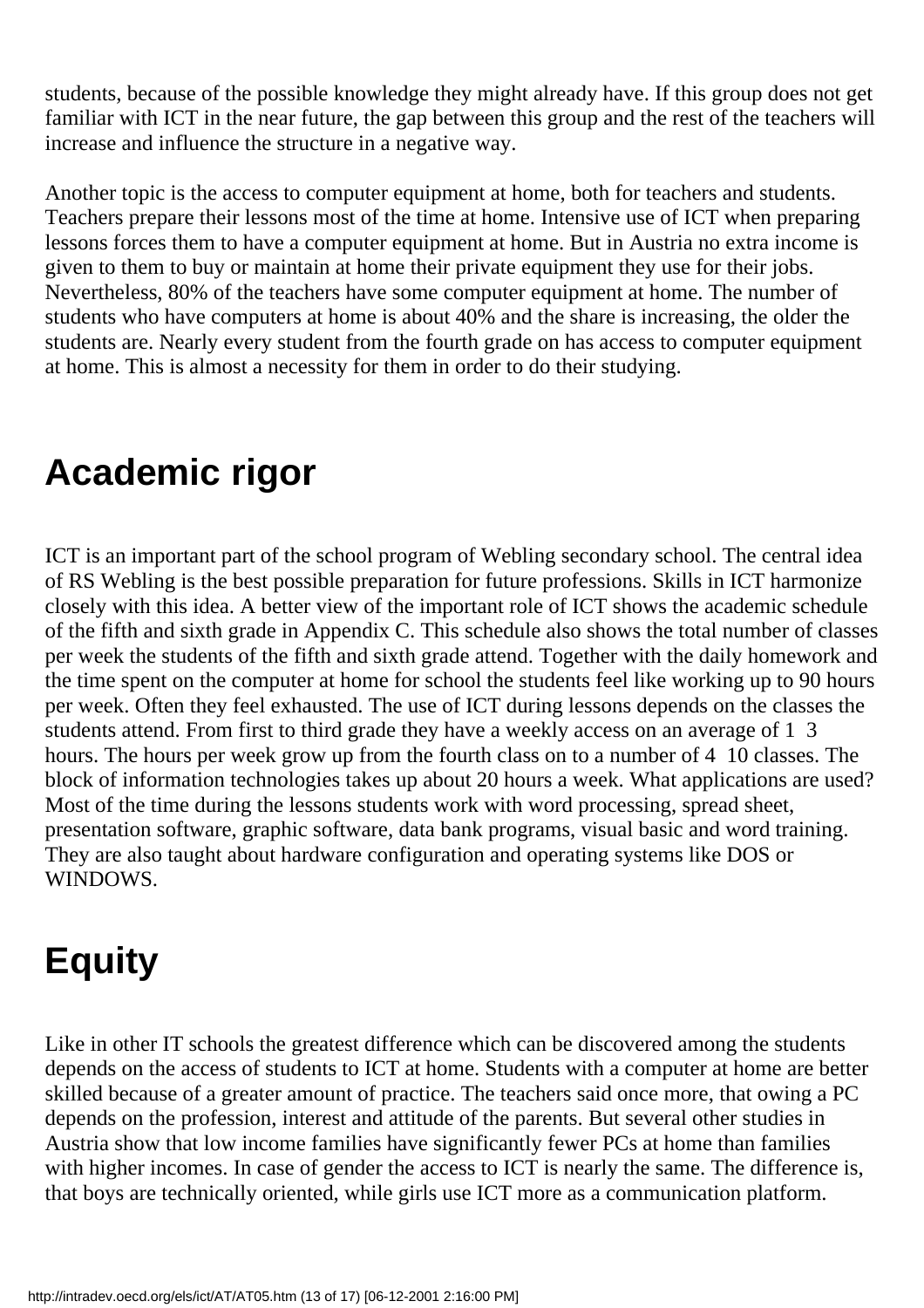Another topic is the use of ICT by high or low ability students. High ability students use computers more as a tool, while low ability students like to see the computer as a play station. Differences can also be seen in the access of these two groups. High ability students build up their access of use on solid base. The increase of learning is therefore much higher as seen with low ability students, whose base is only fragmentary.

## **Projections**

# **Sustainability**

To maintain the school site was not a question at Webling. In contrast to other school sites RS Webling does not worry about decreasing numbers of students. The staff rather worry about the maintenance of the school type with its equipment on ICT and the improvement of both. In order to educate the students to deal with the equipment in a responsible way, the teachers function as models, set up rules of behavior, prohibit dangerous things and tell the students why this is done. To develop both the use of ICT and of the school type, four points were worked out as the key factors:

- financial resources
- well trained staff and interested newcomers
- effective praise and appreciation the principal can give to his staff
- responsibility of a team or work group for developing the school site. That can t be a question of one or two people only.

Especially what ICT is regarded the system itself takes care of its improvement. Differently to traditional subjects in ICT lessons the teachers are faced with a real challenges by the students. Their interest is that high that the teachers are forced to improve their knowledge and lessons all the time. At last the responsibility for improving the school system in Austria and its branches lies with the authorities. If there are more restrictions for the school sites than support, the motivation of the staff in improving education work is decreasing rapidly. One example for such restrictions is the so called § 61. Teachers with additional hours dont get their money for these hours, if they are absent on that day the should have been held. It does not matter, if the teacher was ill, made excursions with the students or took place in further education for example. You may say, the teachers were punished in case for activities outside the school building. A similar situation can be seen what the IT specialists are concerned: at RS Webling the two specialists were only paid for three hours a week, regardless there is a lot of work or none at all. One teacher explained this situation aptly "exploitation of idealists".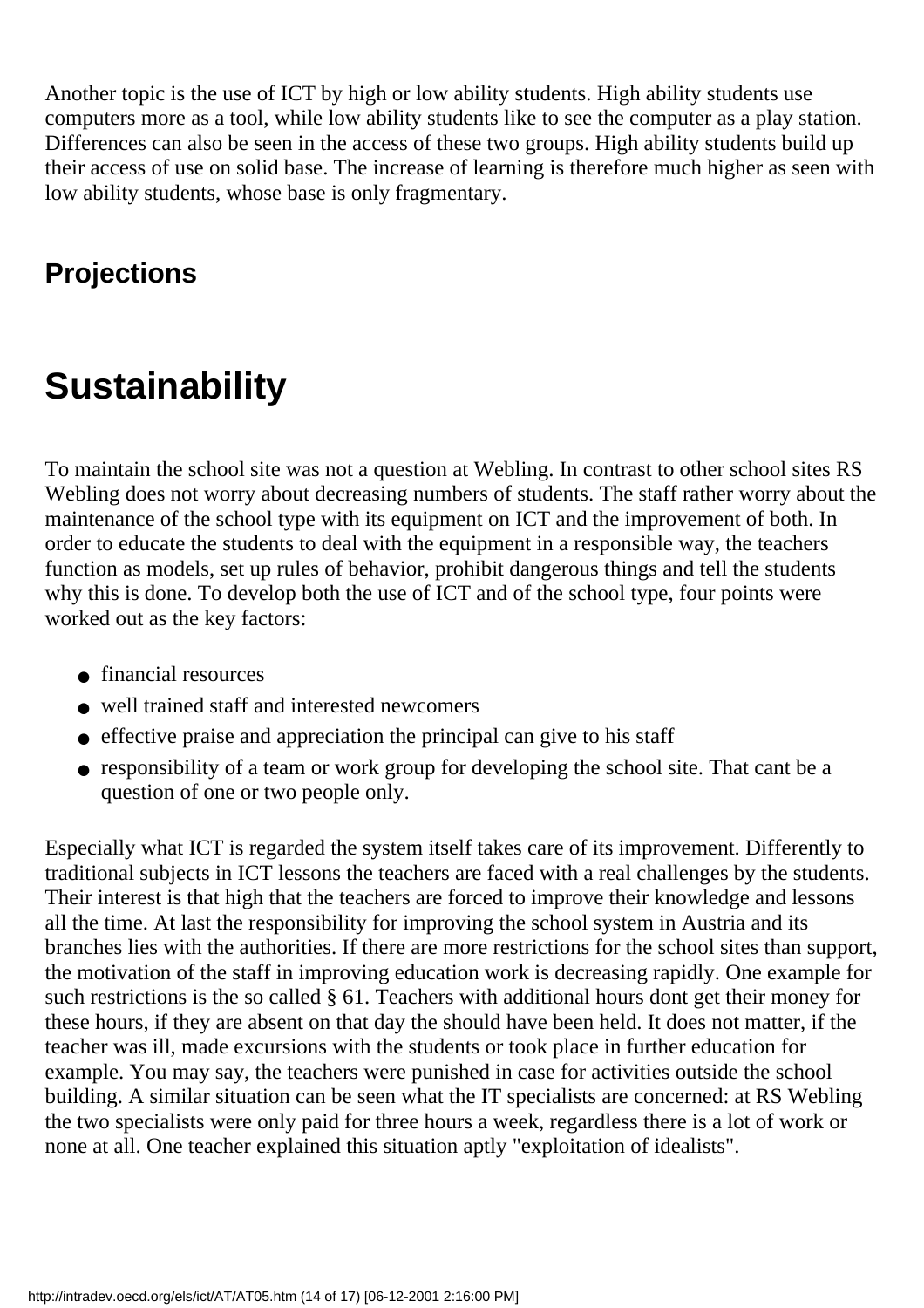# **Scalability**

As a result of the above statements, Webling secondary school is the best equipped school site at the end of the year 2000/2001 of the school sites taken into consideration for this study. Nevertheless, at RS Webling full implementation of ICT only will occur, when all wishes about a convenient expandation will be granted. All responsible people are aware of the efforts that have to be made to keep the equipment up to date. Only small steps can be done in future to enlarge the equipment of these days.

### **Appendix A**

#### Methodology

Description of the volume and type of data collected

| <b>Activity</b>                                                    | <b>Annotation</b>                                                                                                    | <b>Amount</b>  |
|--------------------------------------------------------------------|----------------------------------------------------------------------------------------------------------------------|----------------|
|                                                                    |                                                                                                                      |                |
| <b>Verbal Interviews</b><br>(approximately 45-60 minutes)<br>each) |                                                                                                                      |                |
| Nomination Form for a School<br>Site                               | Principal                                                                                                            |                |
| Administrator Interview                                            | Principal                                                                                                            | 1              |
| Parents/Guardian Interview                                         | representative of parents club<br>1 mother at school<br>1 mother interviewed at home<br>1 father interviewed at home | 4              |
| <b>Technology Specialist Interview</b>                             | both IT specialists are full-time teachers<br>the interview was taken together                                       | $\overline{2}$ |
| Student Interview                                                  | 1 group with 4 students (sixth year)<br>1 group with 5 students (fourth year)                                        |                |
| <b>Teacher Interview</b>                                           |                                                                                                                      | 8              |
| Questionnaire                                                      |                                                                                                                      |                |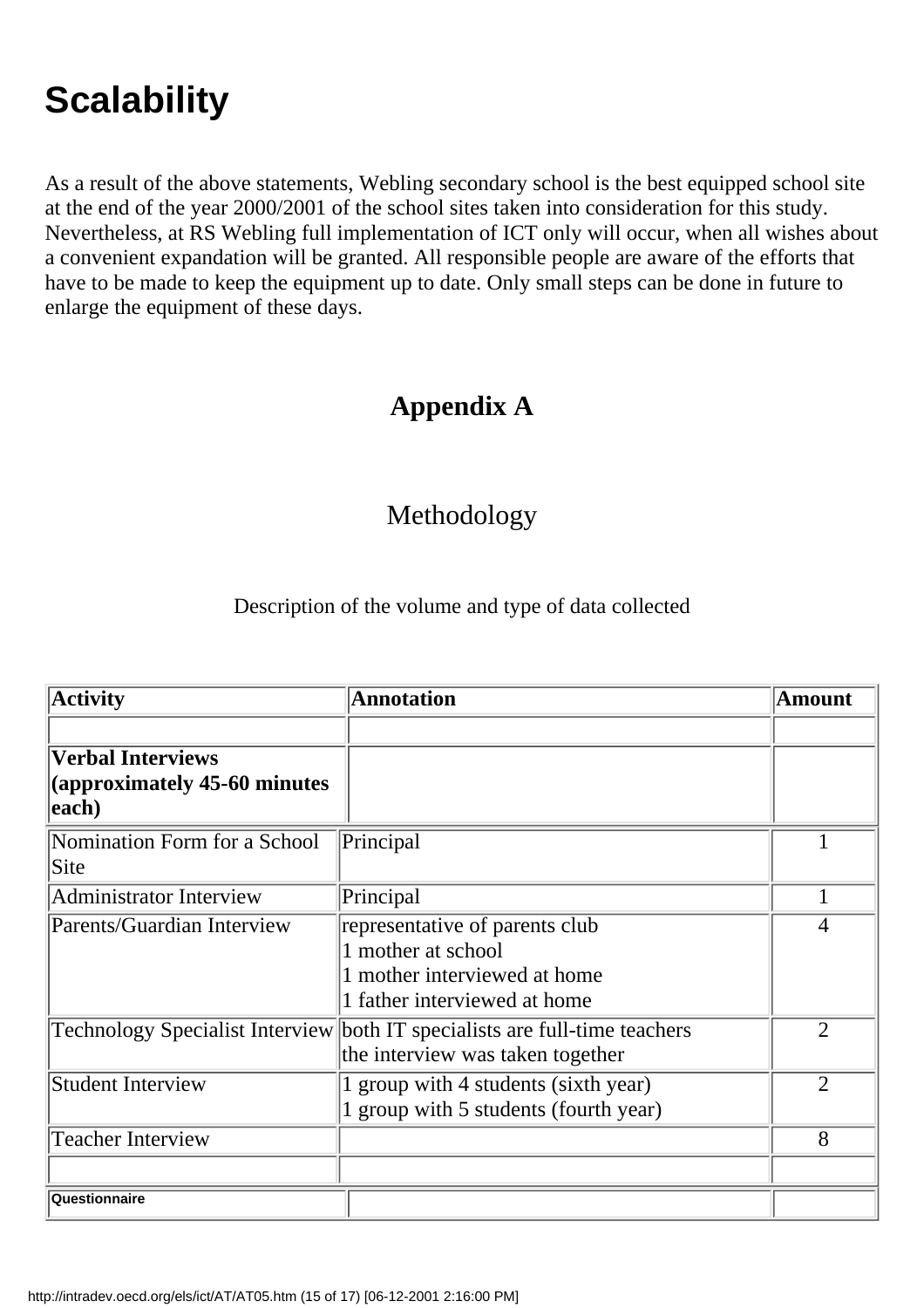| <b>ICT Use Survey of Teachers</b>      | Teacher                                                                                                                                                                                                                                         | 18 |  |
|----------------------------------------|-------------------------------------------------------------------------------------------------------------------------------------------------------------------------------------------------------------------------------------------------|----|--|
|                                        |                                                                                                                                                                                                                                                 |    |  |
| <b>Observing in Labs</b>               | (at the time of visiting this school site no<br>computers could be find in the class rooms)                                                                                                                                                     |    |  |
| Global communication                   | sixth class                                                                                                                                                                                                                                     | 1  |  |
| Geometricy                             | third class, group a                                                                                                                                                                                                                            | 1  |  |
| Geometricy                             | third class, group b                                                                                                                                                                                                                            | 1  |  |
| German                                 | fourth class (use of ICT to gain material about<br>poets)                                                                                                                                                                                       | 1  |  |
| Physics                                | fourth class (subject energy)                                                                                                                                                                                                                   | 1  |  |
| Creative Work                          | first class (make a sketch with Deluxe Paint)                                                                                                                                                                                                   |    |  |
|                                        |                                                                                                                                                                                                                                                 |    |  |
| <b>Collecting additional materials</b> |                                                                                                                                                                                                                                                 |    |  |
| Web-site-presentation                  | http://www.rs-graz.asn-graz.ac.at/                                                                                                                                                                                                              |    |  |
| Booklet                                | Thermo-Profit: A project for energy saving inside the school<br>building of Webling secondary modern school                                                                                                                                     |    |  |
| 2 school magazines                     | Second edition February 2000 and seventh edition June2000                                                                                                                                                                                       |    |  |
| Calendar 2000                          | including students paintings                                                                                                                                                                                                                    |    |  |
| New Visions and projects               | Connecting all classes to the web by installing 2 computers<br>each till the end of 2000. Installing a Terminal-server to use<br>the PC s with low frequency as terminals in order to<br>guarantee problem-free access to office 2000 software. |    |  |

### **Appendix B**

#### ICT Use Survey for Teachers

18 teachers filled out this questionnaire ( $n = 18$ ). The results are represented in percentage (100 %).

● How comfortable are you with using a computer to do each of the following? (Choices